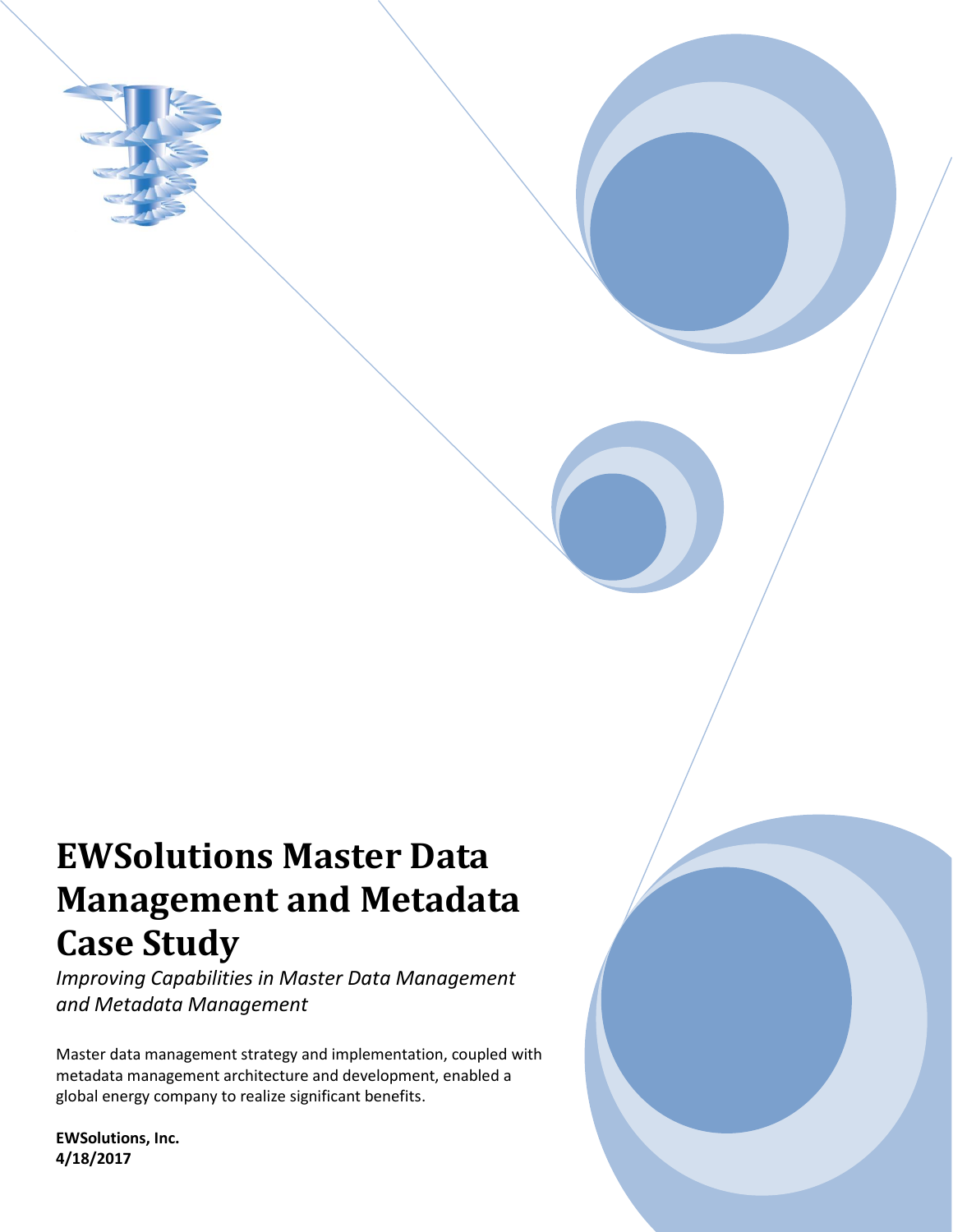## **Managing Master Data and Metadata: A Case Study in How EWSolutions Enabled a Global Energy Company's Data and Information Success**

BP is one of the world's largest energy companies, providing its customers with fuel for transportation, energy for heat and light, retail services and petrochemicals products for everyday items. BP is a global company with revenue of \$285 billion operating exploration in 26 countries with 28, 500 service stations with 102,900 employees.

The company operates in four segments: Exploration and Production; Gas, Power, and Renewables; Refining and Marketing; and Petrochemicals. The Exploration and Production segment engages in crude oil and natural gas exploration, field development and production, management of crude oil and natural gas pipelines, processing and export terminals, and LNG processing facilities.

The company also develops, produces, and markets solar panels and wind farms. Its other activities include gas fired power generation projects. BP also engages in supplying, trading, refining, marketing, and transporting crude oil and petroleum products to wholesale and retail customers. The Petrochemicals segment produces chemicals and plastics through subsidiaries, joint ventures, and associated undertakings.

Given the global nature of its diverse business, market, and customer base, BP is faced with enormous data management challenges.



### **Global data challenges calls for enterprise master data strategy**

In 2004, BP explored the need for master data solutions to provide centralized access to their various sets of master data (e.g., customers, suppliers, products) currently stored and managed independently across the BP enterprise. A key objective of this master data management effort was to minimize and eventually eliminate the problems associated with redundant master data, such as continually increasing costs to maintain this data and problems for decision makers caused by data inconsistencies.

Initially, [EWSolutions](http://www.ewsolutions.com/) worked with BP to create an Enterprise Information Architecture Framework:

- Information Architecture Goals/Principles/Value
- Governance Model
- Information Quality
- Information Lifecycle management
- Information Services

http://www.ewsolutions.com info@ewsolutions.com © Page 2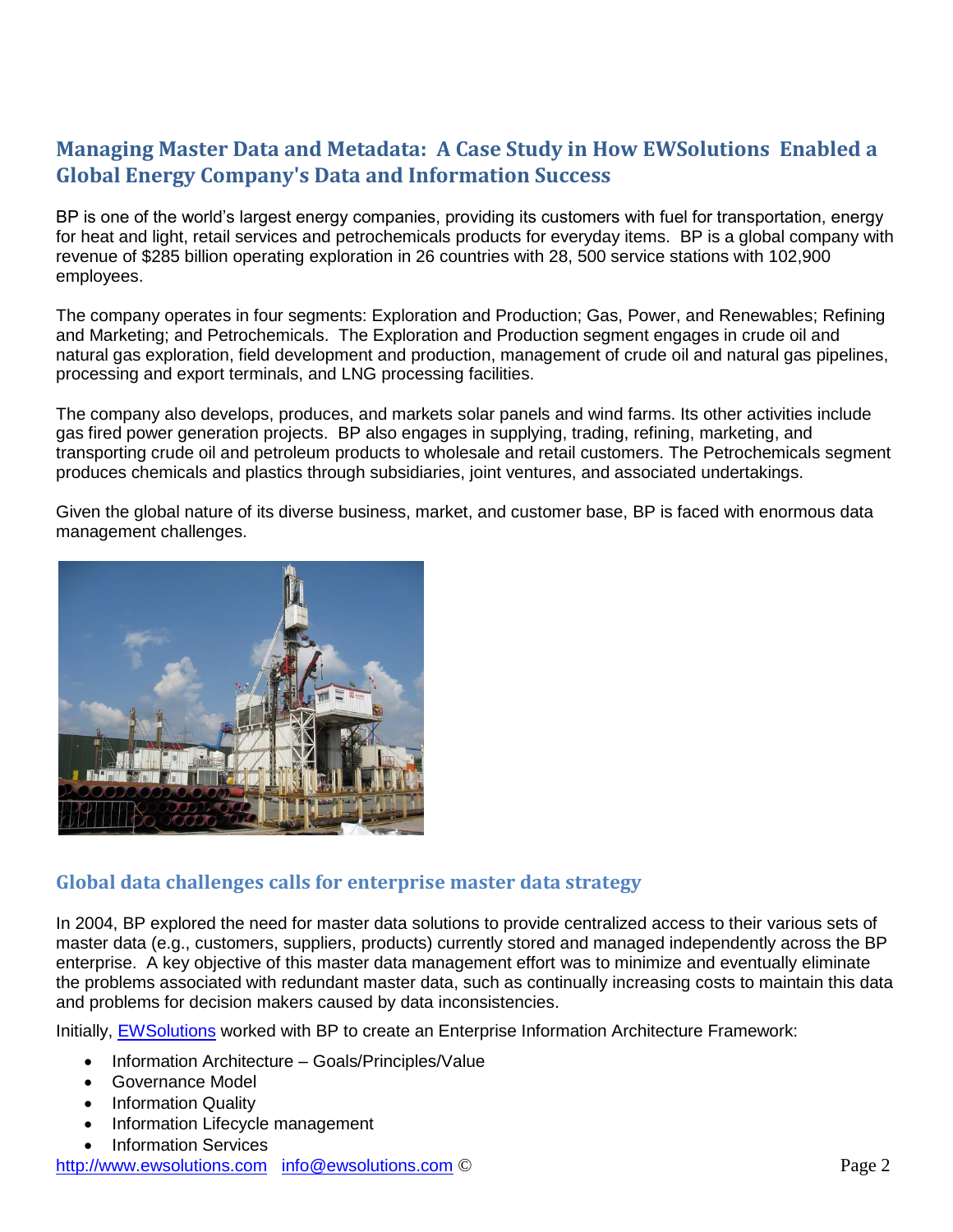- o Structured Data
	- **Transactional**
	- **DW/BI**
	- **Master data**
- o Unstructured Data
- Information Models/Taxonomy
- Information Catalog / Metadata

Using this framework, the team developed a Master Data Management Strategy that included:

- Confirming and refining the objectives and guidelines for the overall initiative
- Establishing baseline rules for master data management
- Establishing rules for new applications
- Developing a master data governance model
- Creating job and skill descriptions
- Estimating high-level benefits
- Developing performance metrics
- Developing an a high-level enterprise model
- Identifying Master Data owners
- Reviewing and determining relevant Master Data standards

Additionally, [EWSolutions](http://www.ewsolutions.com/) performed a comprehensive assessment of the current state of metadata management at BP and made business and technical recommendations for the development and implementation of a managed metadata environment to support the organization's stated needs for context for its data and information. As part of the assessment, [EWSolutions](http://www.ewsolutions.com/) developed a Master Data Management Technology Review that included following:

- Defining the primary components of the master data technology architecture in order to segment and categorize tools and technology for review purposes
- Confirming BP's requirements and assign priorities for each technology component
- Conducting a market survey of master data management technologies
- Developing a short list of recommended products for each technology component
- Defining toolsets and usage scenarios

In a second phase, BP and EWSolutions created a master data profiling proof-of-concept and data quality strategy. The main points of this phase were:

- To develop initial requirements document for Data Profiling and Data Quality (DPQ)
- To capture project specific DPQ requirements
- To conduct proof-of-concept projects for DPQ tools and technologies
- To develop DPQ Metrics, process and procedures
- To finalize technology recommendation for DPQ

Using senior resources from [EWSolutions,](http://www.ewsolutions.com/) BP was able to meet all the defined goals in the specified period.

[EWSolutions](http://www.ewsolutions.com/) consultants brought outstanding credentials and dedication to the partnership while also offering:

- Exceptional experience in all facets of enterprise data management assessment and implementation
- Exceptional experience in all areas of master data assessment, architecture, project management and data integration
- Exceptional experience in all areas of metadata strategy development, metadata tool assessment, technical metadata architecture (Managed Metadata Environment - MME), metadata project management and metadata integration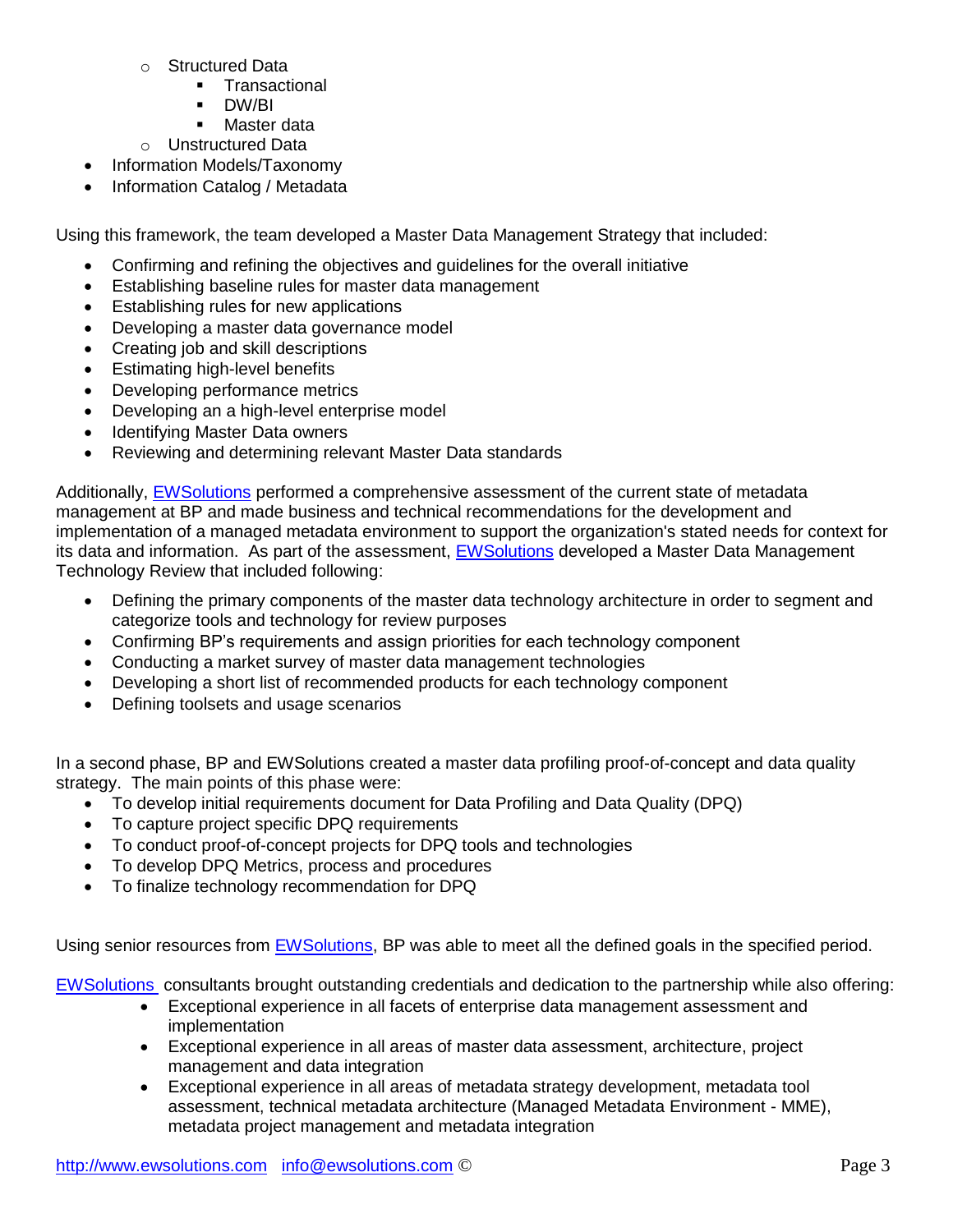- Exceptional experience in the design and development of enterprise data governance programs, customized for an organization's unique culture and needs
- Sophisticated interpersonal communication skill for delivering knowledge transfer
- Thorough understanding of enterprise data management best practices and industry standards, especially in the areas of data management strategy, data governance and stewardship, data architecture, metadata management, master and reference data management, data warehousing and business intelligence, and the project management in these areas
- The invaluable ability to view the technology from the business person's perspective

Additionally, **EWSolutions** expertly guided BP in the use of its industry leading M3<sup>sm</sup> methodology for metadata management. The results of this methodology implementation included:

- Analysis of M3<sup>sm</sup> against current BP metadata management activities and practices
- Assessment of gaps between BP's metadata management practices and industry proven practices in M3<sup>sm</sup>
- Incorporation of  $M3<sup>sm</sup>$  stages, phases, activities, templates into an enterprise approach for managing metadata, especially for master and reference data
- Incorporation of new method into selected metadata management implementation projects, starting with the development of a managed metadata environment



## **Methodologies enable more rapid assessment, development and implementation through best practices**

EWSolutions' M3<sup>sm</sup> methodology for Metadata Management is a highly customizable, iterative, and workfloworiented methodology designed to help your organization achieve enterprise metadata management success effectively. With hundreds of fine-grained tasks with clear objectives, success factors, and responsible parties identified, M3<sup>sm</sup> enables the development of a managed metadata environment with the proper processes, people, and technologies.

The methodology is based on **EWSolutions'** consultants many years of helping clients successfully realize outstanding benefit from their metadata management efforts. M3 sm underscores **EWSolutions'** numerous award-winning efforts and thought-leading practices and supports integration with Enterprise Information